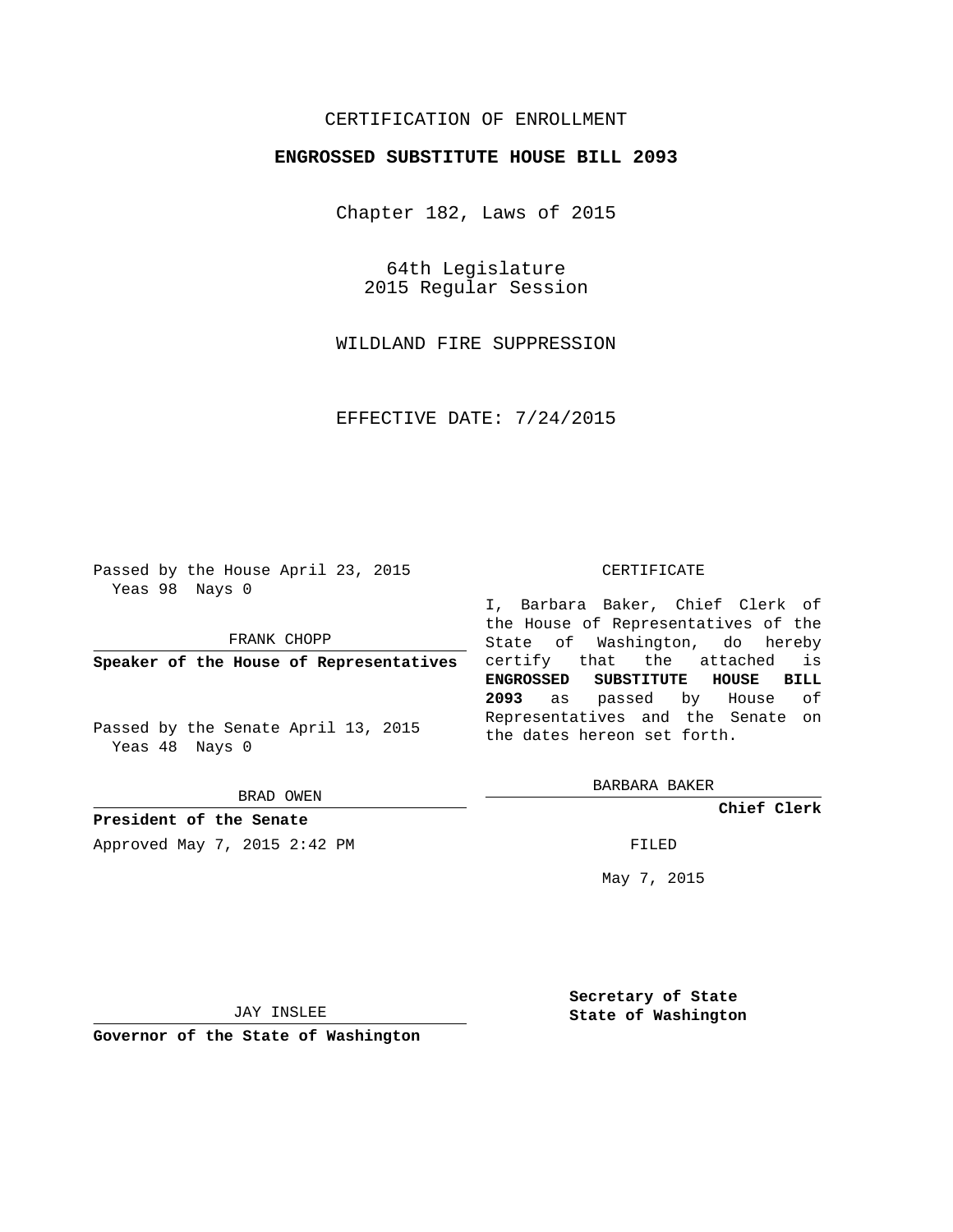### **ENGROSSED SUBSTITUTE HOUSE BILL 2093**

AS AMENDED BY THE SENATE

Passed Legislature - 2015 Regular Session

# **State of Washington 64th Legislature 2015 Regular Session**

**By** House Agriculture & Natural Resources (originally sponsored by Representatives Kretz, Short, Blake, Buys, and Condotta)

READ FIRST TIME 02/20/15.

 AN ACT Relating to wildland fire suppression; amending RCW 76.04.015; reenacting and amending RCW 76.04.005; adding a new section to chapter 43.30 RCW; adding new sections to chapter 76.04 RCW; creating a new section; and providing an expiration date.

BE IT ENACTED BY THE LEGISLATURE OF THE STATE OF WASHINGTON:

 NEW SECTION. **Sec. 1.** A new section is added to chapter 43.30 RCW under the subchapter heading "organization" to read as follows:

 (1) The commissioner must appoint a local wildland fire liaison that reports directly to the commissioner or the supervisor and generally represents the interests and concerns of landowners and the general public during any fire suppression activities of the 12 department.

 (2) The role of the local wildland fire liaison is to provide advice to the commissioner on issues such as access to land during fire suppression activities, the availability of local fire suppression assets, environmental concerns, and landowner interests.

 (3) In appointing the local wildland fire liaison, the commissioner must consult with county legislative authorities either directly or through an organization that represents the interests of 20 county legislative authorities.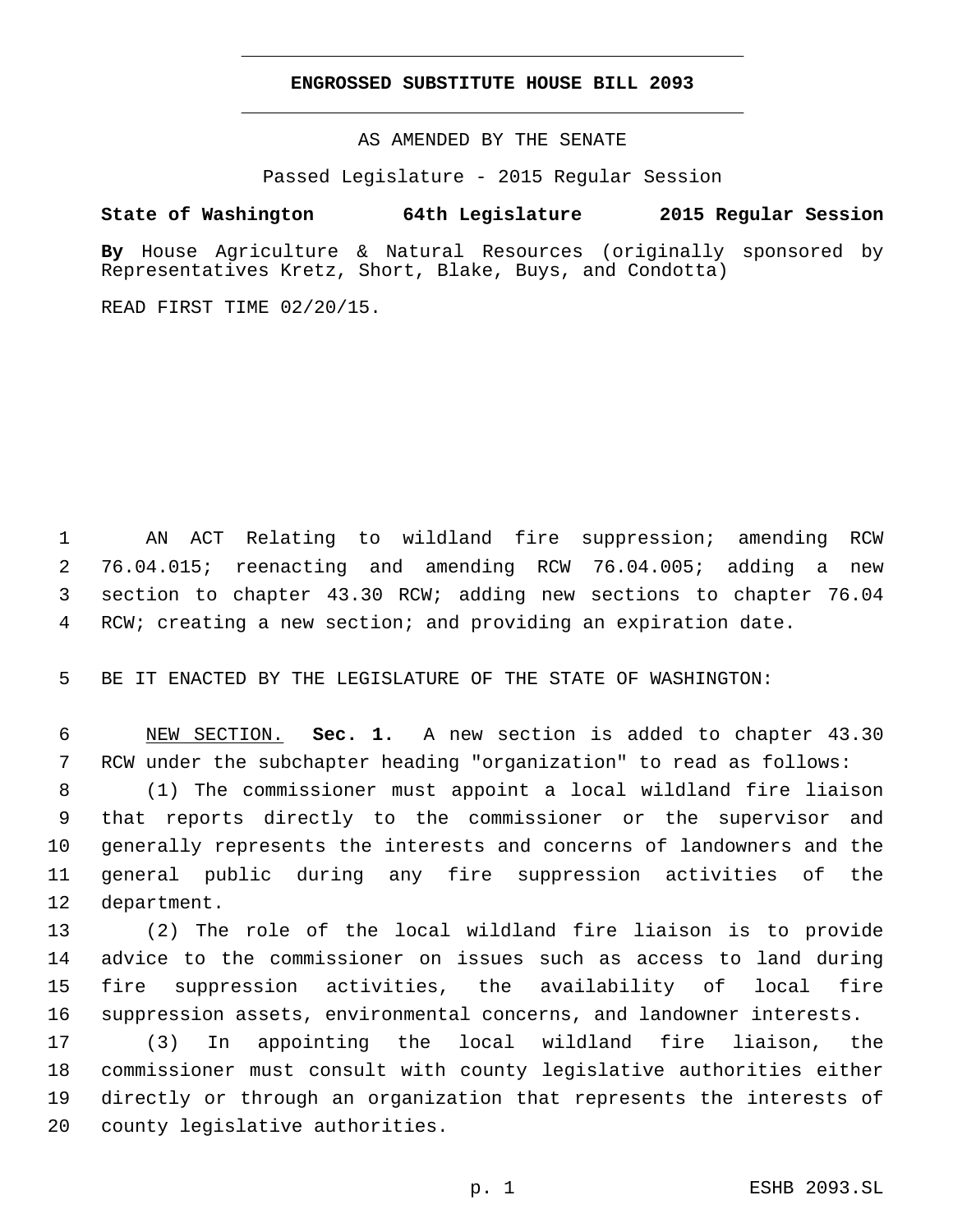(4) All requirements in this section are subject to the availability of amounts appropriated for the specific purposes 3 described.

 NEW SECTION. **Sec. 2.** (1) The local wildland fire liaison created in section 1 of this act must prepare a report to the commissioner of public lands by December 31, 2015, that provides recommendations regarding:

 (a) Opportunities for the department of natural resources to increase training with local fire protection districts;

 (b) The ability to quickly evaluate the availability of local fire district resources in a manner that allows the local resources to be more efficiently and effectively dispatched to wildland fires; 13 and

 (c) Opportunities to increase and maintain the viability of local 15 fire suppression assets.

 (2) The department of natural resources must issue a report to the legislature consistent with RCW 43.01.036 by October 31, 2016, that summarizes the recommendations of the local wildland fire liaison, details steps taken to implement the recommendations, and 20 offers an analyses of the results on the ground.

 (3) All requirements in this section are subject to the availability of amounts appropriated for the specific purposes 23 described.

24 (4) This section expires July 1, 2017.

 NEW SECTION. **Sec. 3.** A new section is added to chapter 76.04 RCW under the subchapter heading "administration" to read as follows:

 (1) The commissioner must appoint and maintain a wildland fire advisory committee to generally advise the commissioner on all matters related to wildland firefighting in the state. This includes, but is not limited to, developing recommendations regarding department capital budget requests related to wildland firefighting and developing strategies to enhance the safe and effective use of private and public wildland firefighting resources.

 (2) The commissioner may appoint members to the wildland fire advisory committee as the commissioner determines is the most helpful in the discharge of the commissioner's duties. However, at a minimum, 37 the commissioner must invite the following: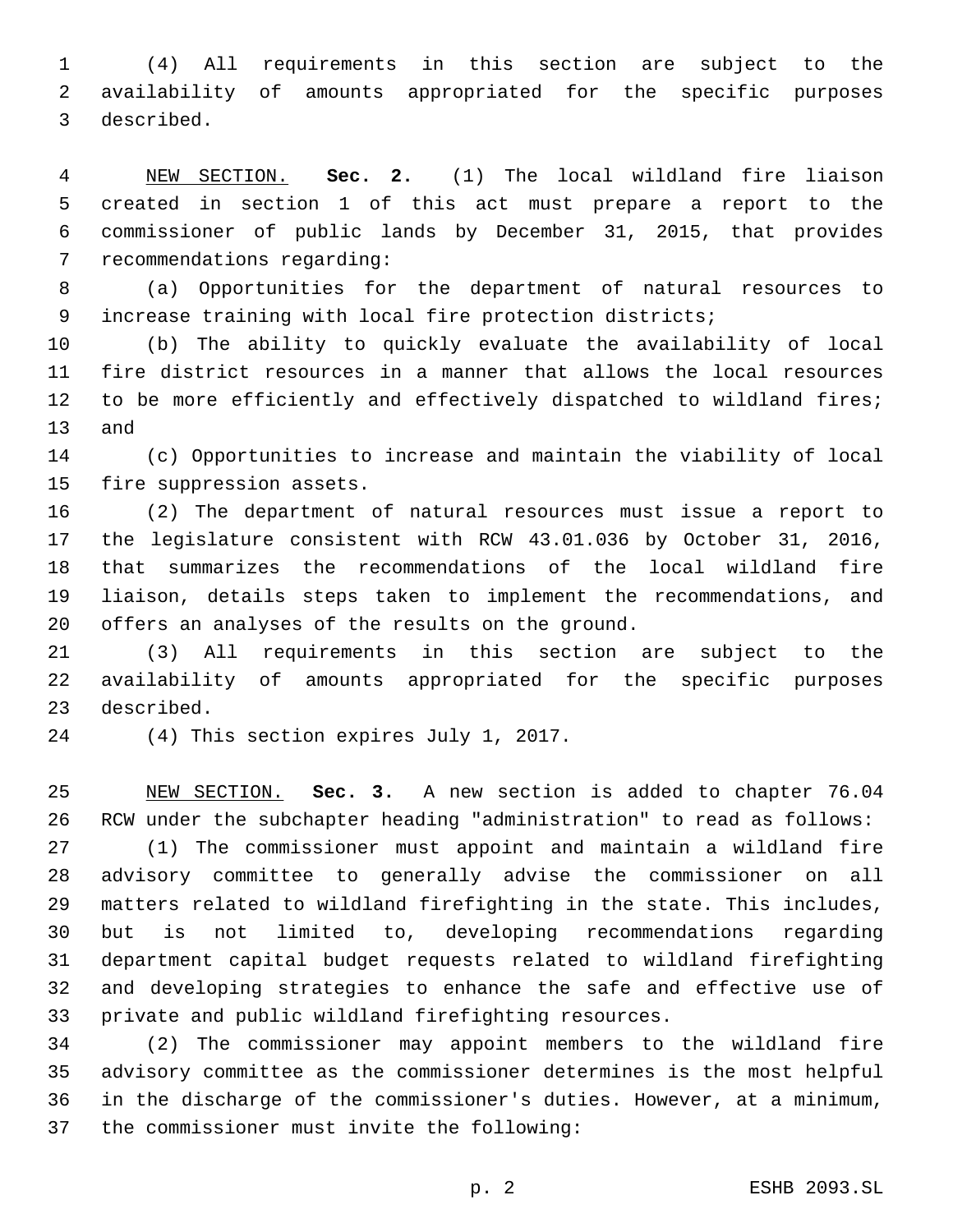(a) Two county commissioners, one from east of the crest of the Cascade mountains and one from west of the crest of the Cascade 3 mountains;

 (b) Two owners of industrial land, one an owner of timberland and 5 one an owner of rangeland;

 (c) The state fire marshal or a representative of the state fire 7 marshal's office;

 (d) Two individuals with the title of fire chief, one from a community located east of the crest of the Cascade mountains and one 10 from a community located west of the crest of the Cascade mountains;

 (e) An individual with the title of fire commissioner whose 12 authority is pursuant to chapter 52.14 RCW;

(f) A representative of a federal wildland firefighting agency;

14 (g) A representative of a tribal nation;

(h) A representative of a statewide environmental organization;

(i) A representative of a state land trust beneficiary; and

17 (j) A small forest landowner.

 (3) The local wildland fire liaison serves as the administrative 19 chair for the wildland fire advisory committee.

 (4) The department must provide staff support for all committee 21 meetings.

 (5) The wildland fire advisory committee must meet at the call of the administrative chair for any purpose that directly relates to the duties set forth in subsection (1) of this section or as is otherwise requested by the commissioner or the administrative chair.

 (6) Each member of the wildland fire advisory committee serves without compensation but may be reimbursed for travel expenses as 28 authorized in RCW 43.03.050 and 43.03.060.

 (7) The members of the wildland fire advisory committee, or individuals acting on their behalf, are immune from civil liability for official acts performed in the course of their duties.

 (8) All requirements in this section are subject to the availability of amounts appropriated for the specific purposes described.34

 NEW SECTION. **Sec. 4.** A new section is added to chapter 76.04 36 RCW to read as follows:

 (1)(a) An individual may, consistent with this section, enter privately owned or publicly owned land for the purposes of attempting to extinguish or control a wildland fire, regardless of whether the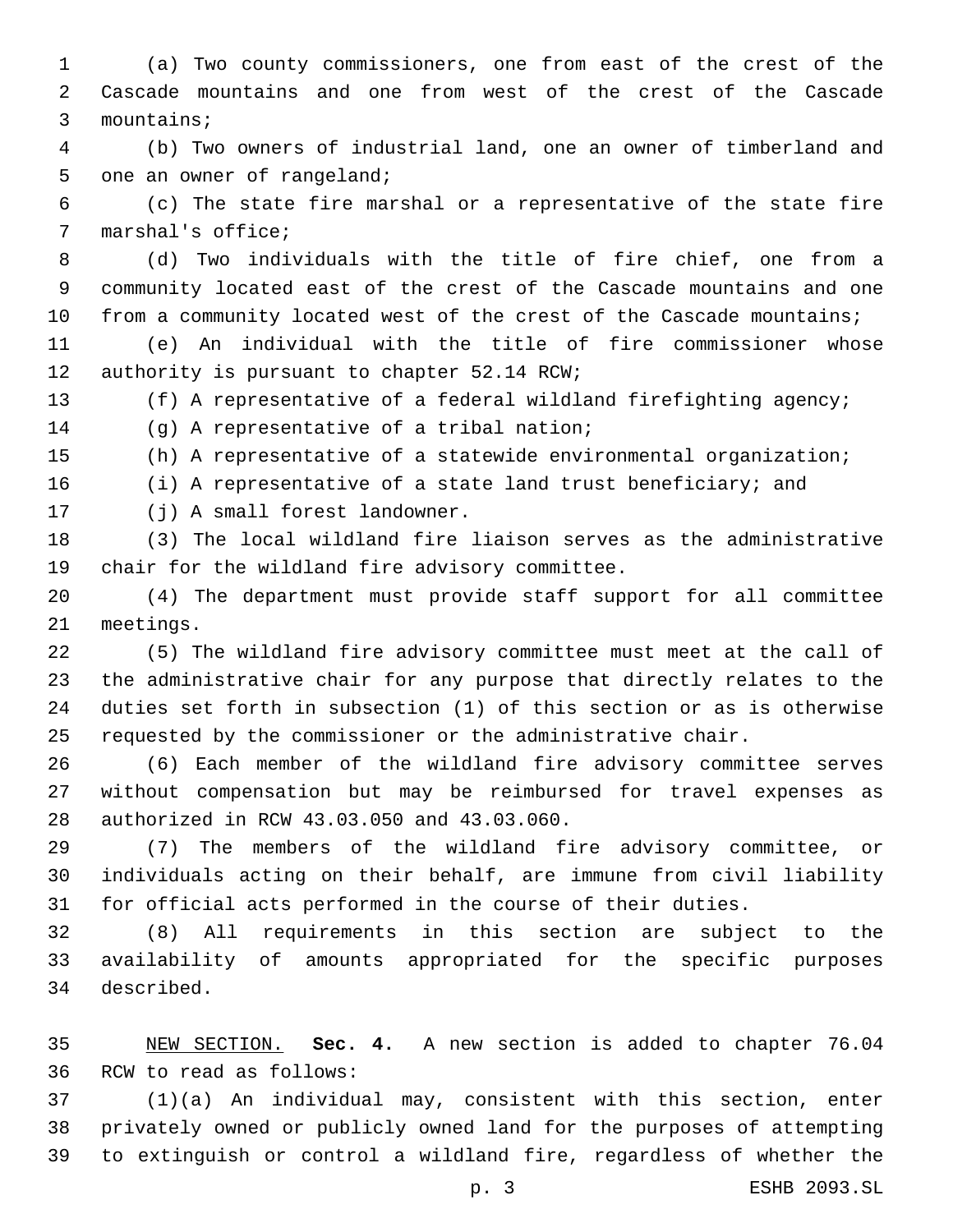individual owns the land, when fighting the wildland fire in that particular time and location can be reasonably considered a public 3 necessity due to an imminent danger.

 (b) No civil or criminal liability may be imposed by any court on an individual acting pursuant to this section for any direct or proximate adverse impacts resulting from an individual's access to land for the purposes of attempting to extinguish or control a wildland fire when fighting the wildland fire in that particular time and location can be reasonably considered a public necessity, except upon proof of gross negligence or willful or wanton misconduct by the 11 individual.

 (c) An individual may enter land under this subsection (1) only if:13

14 (i) There is an active fire on or in near proximity to the land;

 (ii) The individual has a reasonable belief that the local fire conditions are creating an emergency situation and that there is an imminent danger of a fire growing or spreading to or from the parcel 18 of land being entered;

 (iii) The individual has a reasonable belief that preventive 20 measures will extinguish or control the wildfire;

 (iv) The individual has a reasonable belief that he or she is 22 capable of taking preventive measures;

 (v) The individual only undertakes measures that are reasonable and necessary until professional wildfire suppression personnel 25 arrives;

 (vi) The individual does not continue to take suppression actions 27 after specific direction to cease from the landowner;

 (vii) The individual takes preventive measures only for the period of time until efforts to control the wildfire have been assumed by professional wildfire suppression personnel, unless explicitly authorized by professional wildland firefighting personnel 32 to remain engaged in suppressing the fire;

 (viii) The individual follows the instructions of professional wildland firefighting personnel, including ceasing to engage in firefighting activities, when directed to do so by professional 36 wildland firefighting personnel; and

 (ix) The individual promptly notifies emergency personnel and the landowner, lessee, or occupant prior to entering the land or within a reasonable time after the individual attempts to extinguish or 40 control the wildland fire.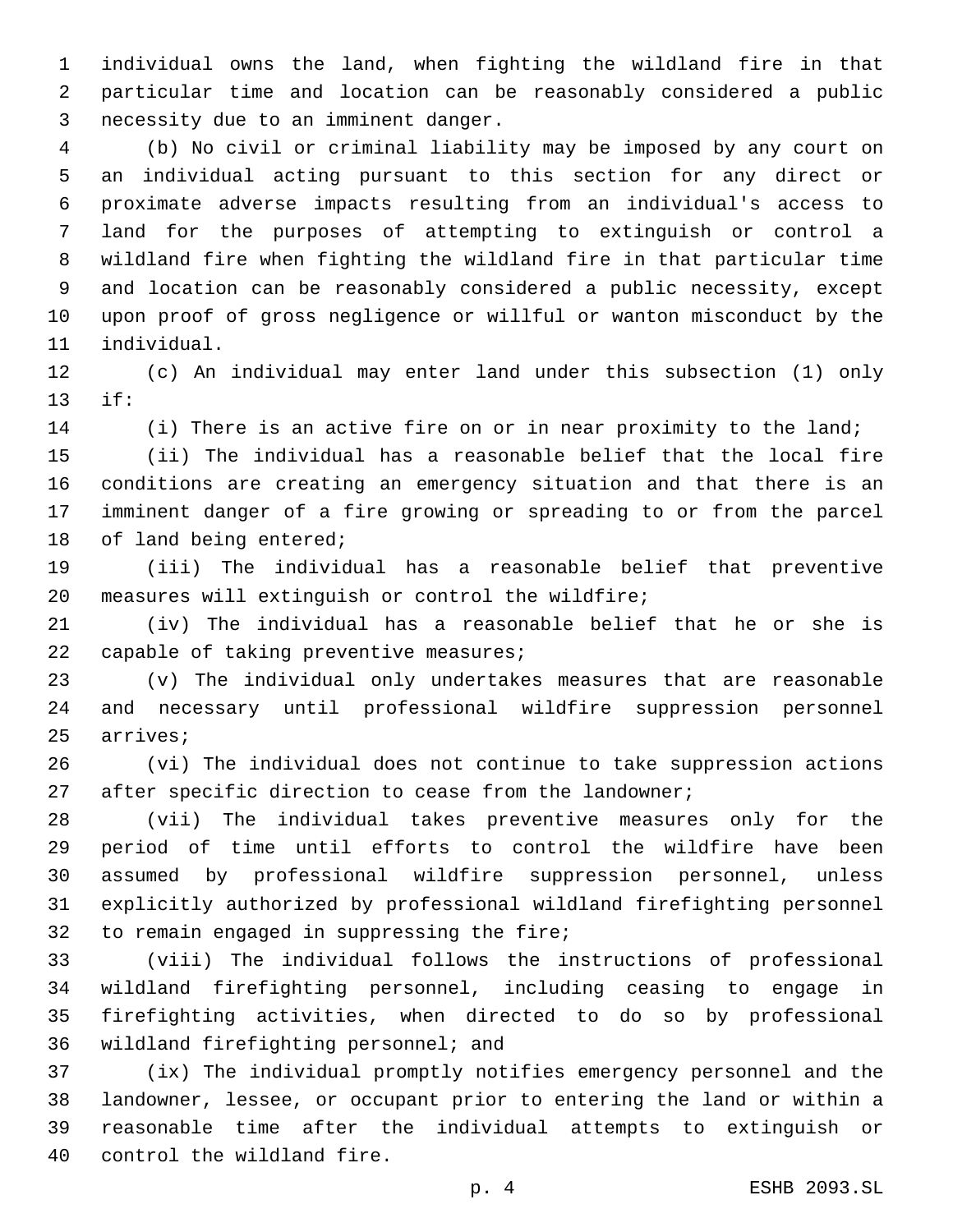(d) Nothing in this section authorizes any person to materially benefit from accessing land or retain any valuable materials that may be collected or harvested during the time the individual attempts to 4 extinguish or control the wildland fire.

 (e)(i) The authority to enter privately owned or publicly owned land under this subsection (1) is limited to the minimum necessary activities reasonably required to extinguish or control the wildland 8 fire.

 (ii) Activities that may be reasonable under this subsection (1) include, but are not limited to: Using hand tools to clear the ground of debris, operating readily available water hoses, clearing flammable materials from the vicinity of structures, unlocking or opening gates to assist firefighter access, and safely scouting and 14 reporting fire behavior.

 (iii) Activities that do not fall within the scope of this subsection (1)(e), due to the high potential for adverse consequences, include, but are not limited to: Lighting a fire in an attempt to stop the spread of another fire; using explosives as a firefighting technique; using aircraft for fire suppression; and directing other individuals to engage in firefighting.

 (f) Nothing in this subsection (1) confers a legal or civil duty or obligation on a person to attempt to extinguish or control a 23 wildfire.

 (2)(a) No civil or criminal liability may be imposed by any court on the owner, lessee, or occupant of any land accessed as permitted under subsection (1) of this section for any direct or proximate adverse impacts resulting from the access to privately owned or publicly owned land allowed under subsection (1) of this section, except upon proof of willful or wanton misconduct by the owner, lessee, or occupant. The barriers to civil and criminal liability imposed by this subsection include, but are not limited to, impacts 32 on:

 (i) The individual accessing the privately owned or publicly owned land and the individual's personal property, including loss of 35 life;

 (ii) Any structures or land alterations constructed by individuals entering the privately owned or publicly owned land;

38 (iii) Other landholdings; and

(iv) Overall environmental resources.39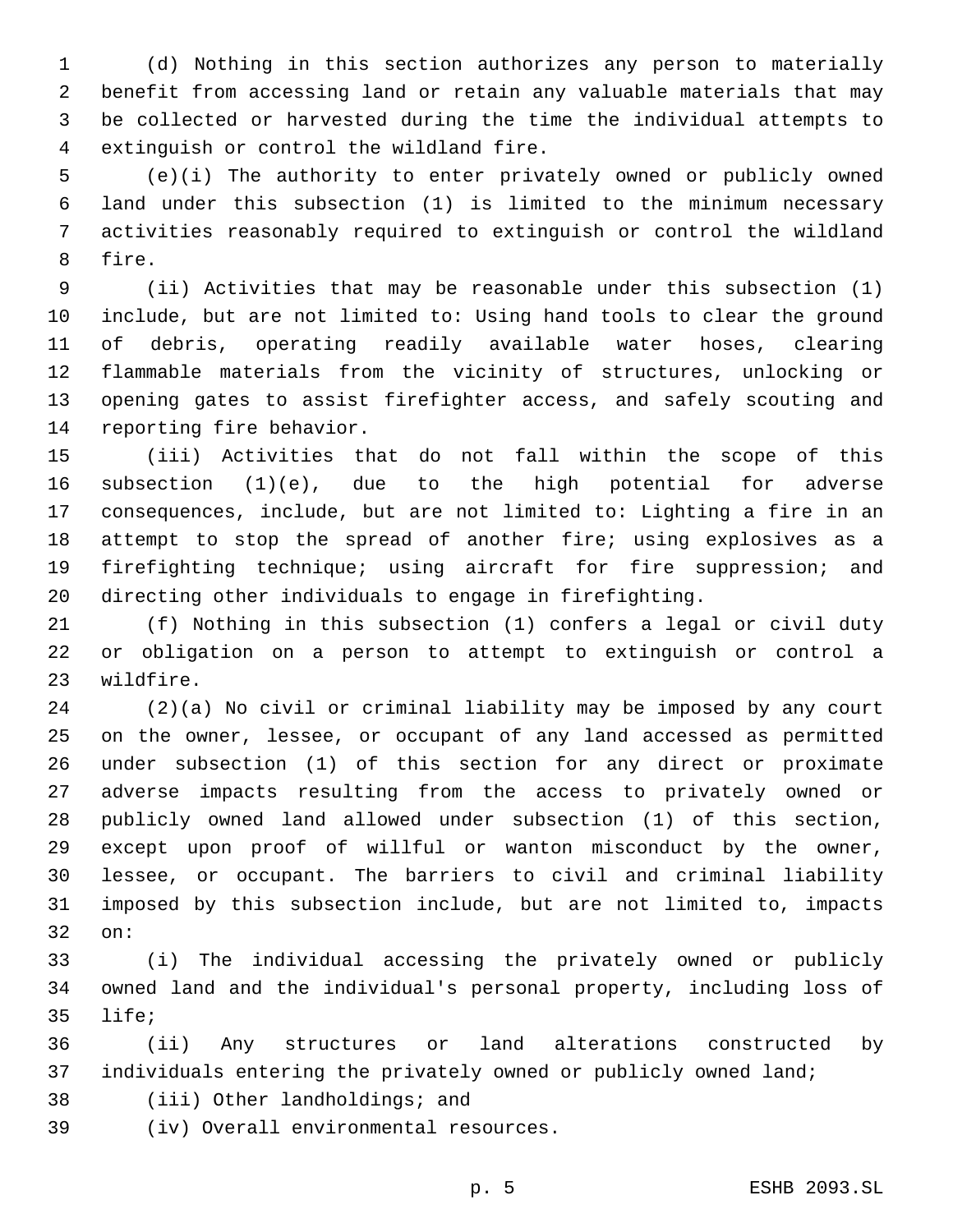(b) This subsection (2) does not apply in any case where liability for damages is provided under RCW 4.24.040.

 (3) Nothing in this section limits or otherwise effects any other statutory or common law provisions relating to land access or the 5 control of a conflagration.

 **Sec. 5.** RCW 76.04.015 and 2012 c 38 s 1 are each amended to read 7 as follows:

 (1) The department may, at its discretion, appoint trained personnel possessing the necessary qualifications to carry out the duties and supporting functions of the department and may determine 11 their respective salaries.

 (2) The department shall have direct charge of and supervision of all matters pertaining to the forest fire service of the state.

14 (3) The department shall:

15 (a) Enforce all laws within this chapter;

 (b) Be empowered to take charge of and direct the work of 17 suppressing forest fires;

 (c)(i) Investigate the origin and cause of all forest fires to determine whether either a criminal act or negligence by any person, firm, or corporation caused the starting, spreading, or existence of the fire. In conducting investigations, the department shall work cooperatively, to the extent possible, with utilities, property owners, and other interested parties to identify and preserve evidence. Except as provided otherwise in this subsection, the department in conducting investigations is authorized, without court order, to take possession or control of relevant evidence found in plain view and belonging to any person, firm, or corporation. To the extent possible, the department shall notify the person, firm, or corporation of its intent to take possession or control of the evidence. The person, firm, or corporation shall be afforded reasonable opportunity to view the evidence and, before the department takes possession or control of the evidence, also shall be afforded reasonable opportunity to examine, document, and photograph it. If the person, firm, or corporation objects in writing to the department's taking possession or control of the evidence, the department must either return the evidence within seven days after the day on which the department is provided with the written objections or obtain a court order authorizing the continued 39 possession or control.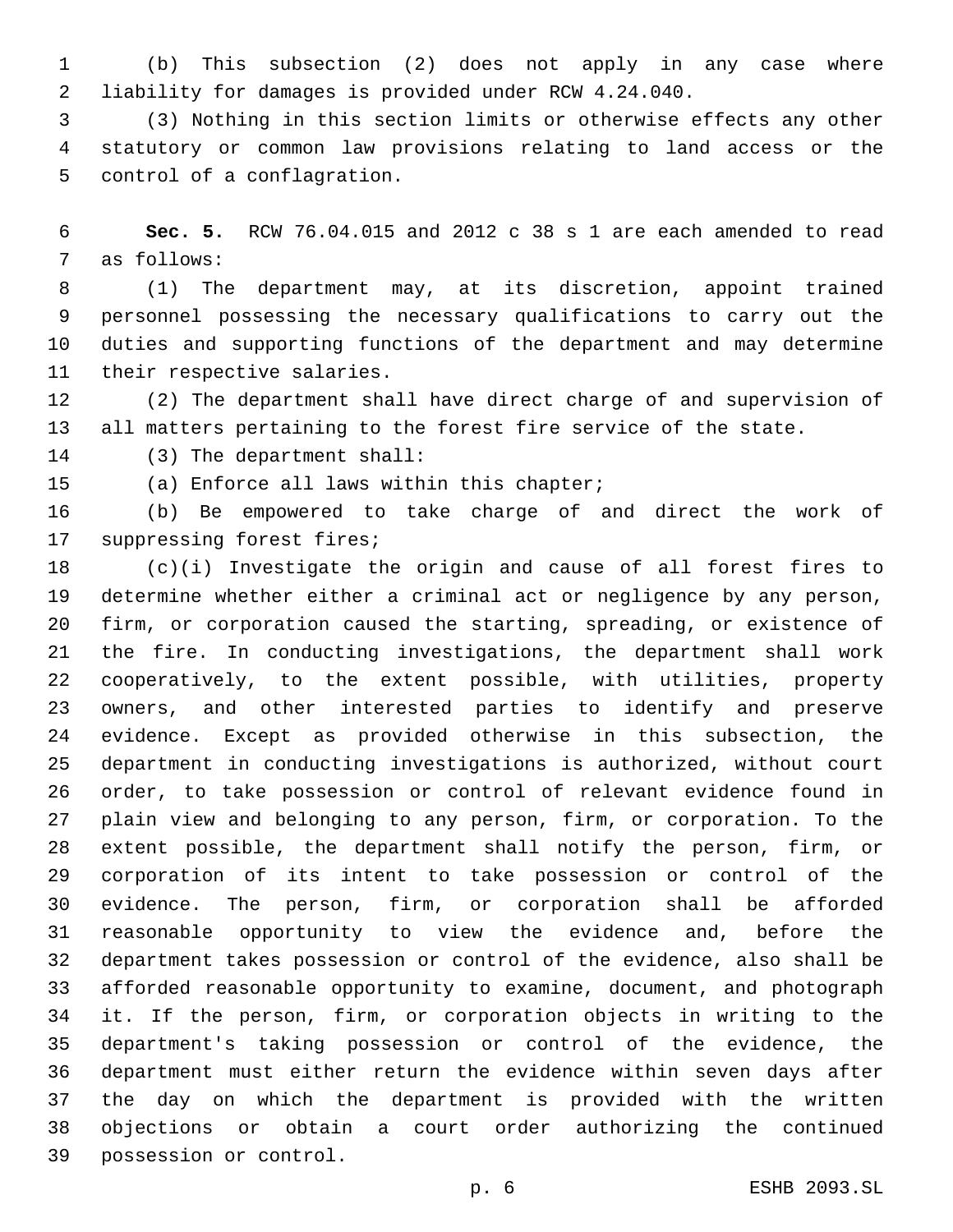(ii) Absent a court order authorizing otherwise, the department may not take possession or control of evidence over the objection of the owner of the evidence if the evidence is used by the owner in conducting a business or in providing an electric utility service and the department's taking possession or control of the evidence would substantially and materially interfere with the operation of the 7 business or provision of electric utility service.

 (iii) Absent a court order authorizing otherwise, the department may not take possession or control of evidence over the objection of an electric utility when the evidence is not owned by the utility but has caused damage to property owned by the utility. However, this subsection (3)(c)(iii) does not apply if the department has notified the utility of its intent to take possession or control of the evidence and provided the utility with reasonable time to examine, 15 document, and photograph the evidence.

 (iv) Only personnel qualified to work on electrical equipment may take possession or control of evidence owned or controlled by an 18 electric utility;

 (d) Furnish notices or information to the public calling attention to forest fire dangers and the penalties for violation of 21 this chapter;

 (e) Be familiar with all timbered and cut-over areas of the 23 state;  $((and))$ 

 (f) Maximize the effective utilization of local fire suppression 25 assets consistent with section 6 of this act; and

 (g) Regulate and control the official actions of its employees, 27 the wardens, and the rangers.

28 (4) The department may:

 (a) Authorize all needful and proper expenditures for forest 30 protection;

 (b) Adopt rules consistent with this section for the prevention, control, and suppression of forest fires as it considers necessary including but not limited to: Fire equipment and materials; use of personnel; and fire prevention standards and operating conditions including a provision for reducing these conditions where justified 36 by local factors such as location and weather;

 (c) Remove at will the commission of any ranger or suspend the 38 authority of any warden;

(d) Inquire into:39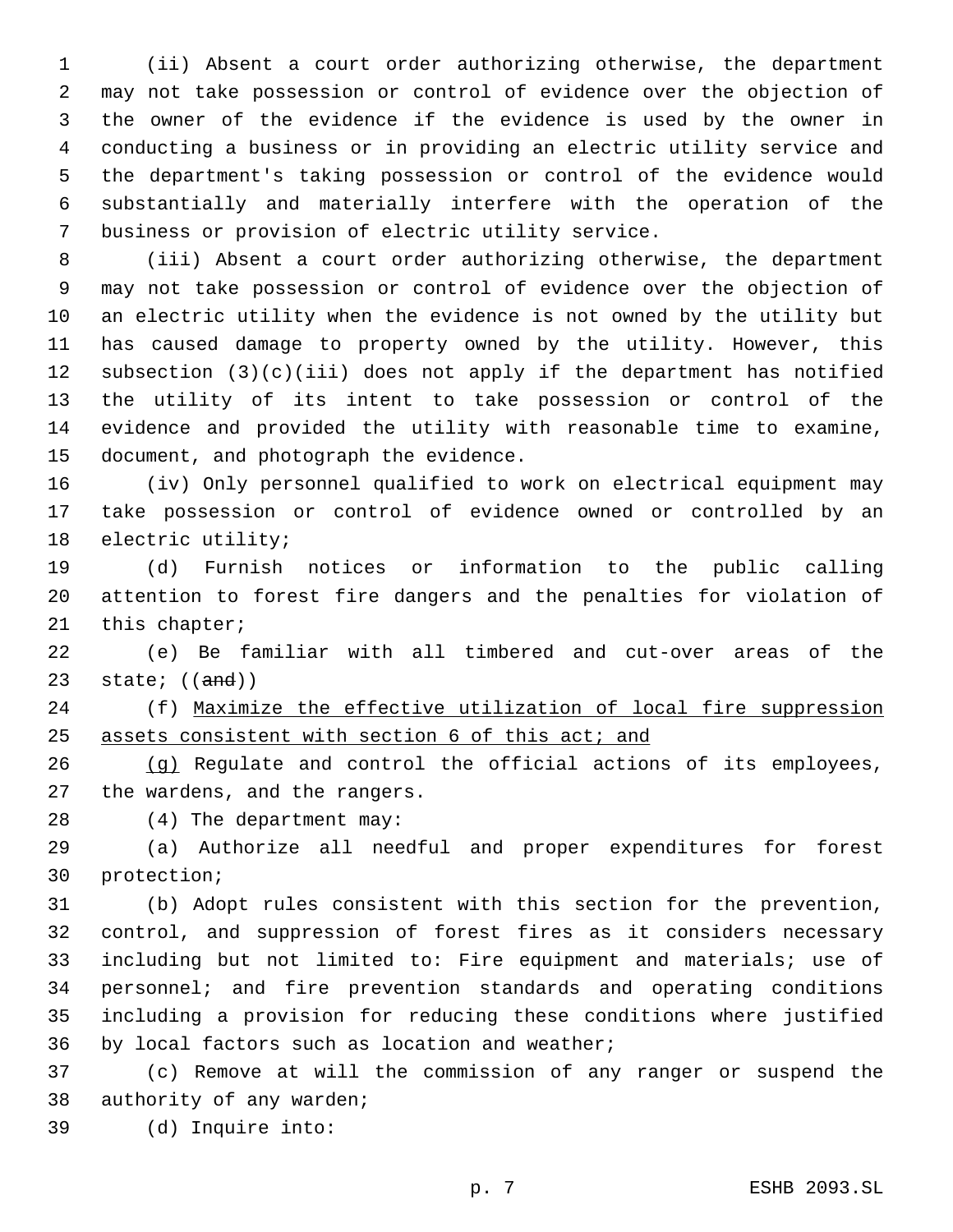- (i) The extent, kind, value, and condition of all timber lands 2 within the state;
- (ii) The extent to which timber lands are being destroyed by fire 4 and the damage thereon;

 (e) Provide fire detection, prevention, presuppression, or suppression services on nonforested public lands managed by the department or another state agency, but only to the extent that providing these services does not interfere with or detract from the obligations set forth in subsection (3) of this section. If the department provides fire detection, prevention, presuppression, or suppression services on nonforested public lands managed by another state agency, the department must be fully reimbursed for the work through a cooperative agreement as provided for in RCW 76.04.135(1).

 (5) Any rules adopted under this section for the suppression of forest fires must include a mechanism by which a local fire mobilization radio frequency, consistent with RCW 43.43.963, is identified and made available during the initial response to any forest fire that crosses jurisdictional lines so that all responders have access to communications during the response. Different initial response frequencies may be identified and used as appropriate in different geographic response areas. If the fire radio communication needs escalate beyond the capability of the identified local radio frequency, the use of other available designated interoperability 24 radio frequencies may be used.

 (6) When the department considers it to be in the best interest of the state, it may cooperate with any agency of another state, the United States or any agency thereof, the Dominion of Canada or any agency or province thereof, and any county, town, corporation, individual, or Indian tribe within the state of Washington in forest 30 firefighting and patrol.

 NEW SECTION. **Sec. 6.** A new section is added to chapter 76.04 32 RCW to read as follows:

 (1) To maximize the effective utilization of local fire suppression assets, the department is required to:

 (a) Compile and annually update master lists of qualified wildland fire suppression contractors who have valid incident qualifications for the kind of contracted work to be performed. In order to be included on a master list of qualified wildland fire 39 suppression contractors: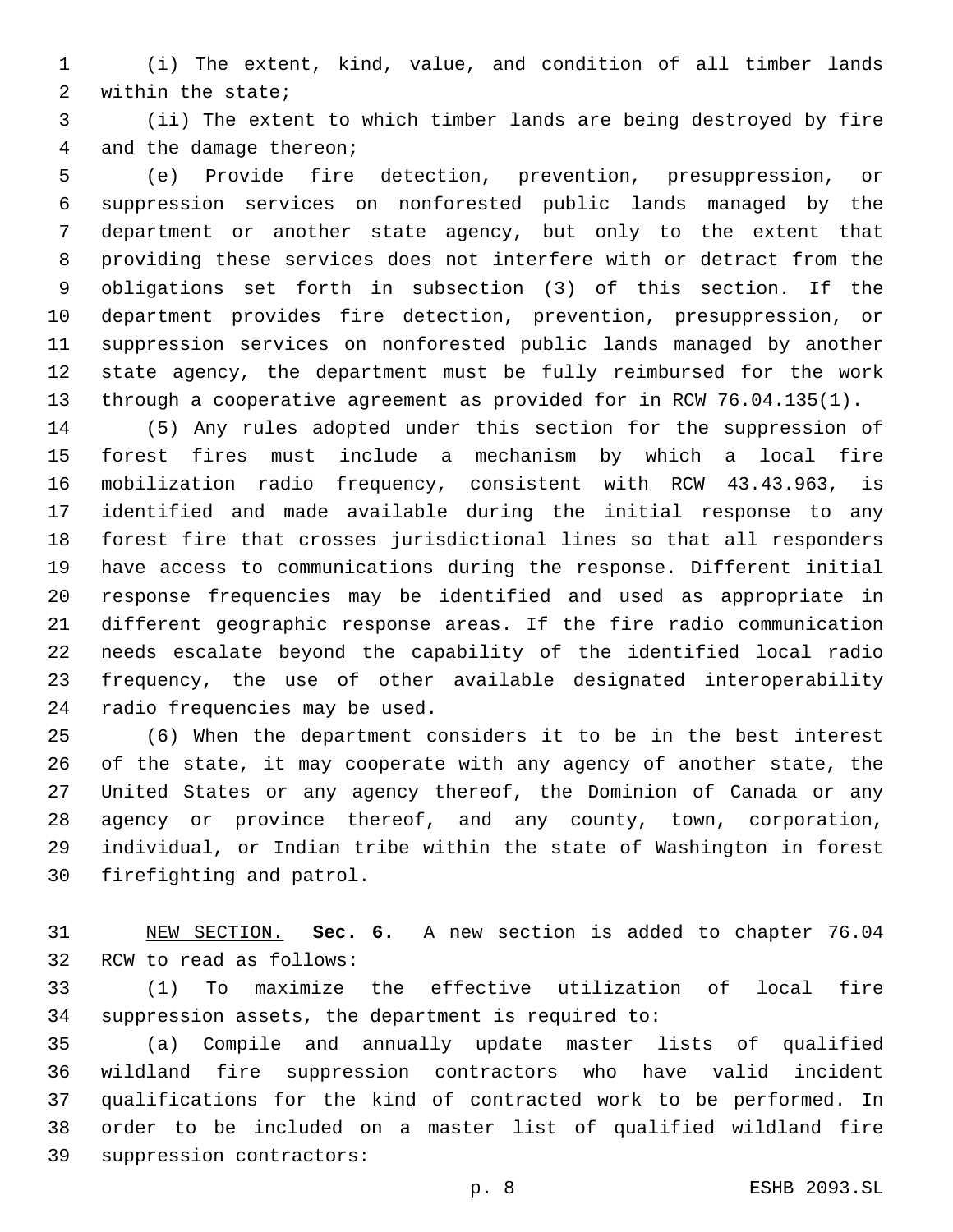(i) Contractors providing fire engines, tenders, crews, or similar resources must have training and qualifications sufficient for federal wildland fire contractor eligibility, including possessing a valid incident qualification card, commonly called a red 5 card; and

 (ii) Contractors other than those identified in (a)(i) of this subsection must have training and qualifications evidenced by possession of a valid department qualification and safety document, commonly called a blue card, issued to people cooperating with the 10 department pursuant to an agreement;

 (b) Provide timely advance notification of the dates and locations of department blue card training to all potential wildland fire suppression contractors known to the department and make the training available in several locations that are reasonably 15 convenient for contractors;

 (c) Make the lists of qualified wildland fire suppression contractors available to county legislative authorities, emergency 18 management departments, and local fire districts;

 (d) Cooperate with federal wildland firefighting agencies to maximize, based on predicted need, the efficient use of local resources in close proximity to wildland fire incidents;

 (e) Enter into preemptive agreements with landowners in possession of firefighting capability that may be utilized in wildland fire suppression efforts, including the use of bulldozers, fallers, fuel tenders, potable water tenders, water sprayers, wash 26 trailers, refrigeration units, and buses; and

 (f) Conduct outreach to provide basic incident command system and wildland fire safety training to landowners in possession of firefighting capability to help ensure that any wildland fire suppression actions taken by private landowners on their own land are accomplished safely and in coordination with any related incident 32 command structure.

 (2) Nothing in subsection (1) of this section prohibits the department from conducting condensed safety training on the site of a wildland fire in order to utilize available contractors not included on a master list of qualified wildland fire suppression contractors.

 (3) When entering into preemptive agreements with landowners under this section, the department must ensure that:

(a) All equipment and personnel satisfy department standards; and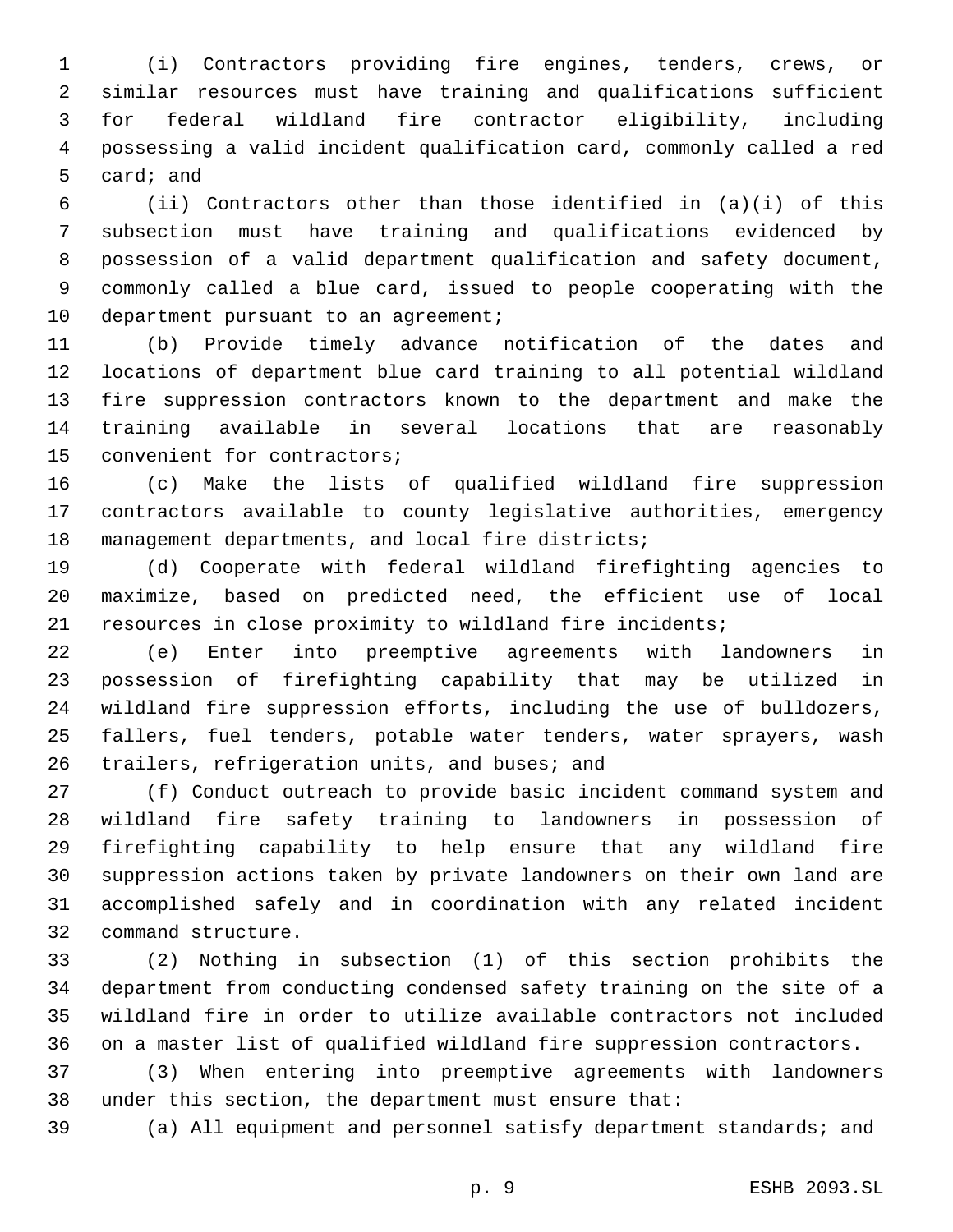(b) All contractors are, when engaged in fire suppression activities, under the supervision of recognized wildland fire 3 personnel.

 (4) No civil liability may be imposed by any court on the state or its officers and employees for any adverse impacts resulting from training provided by the department or preemptive agreements entered into by the department under the provisions of this section except upon proof of gross negligence or willful or wanton misconduct.

 (5) All requirements in this section are subject to the availability of amounts appropriated for the specific purposes 11 described.

 **Sec. 7.** RCW 76.04.005 and 2014 c 90 s 1 are each reenacted and 13 amended to read as follows:

 As used in this chapter, the following terms have the meanings indicated unless the context clearly requires otherwise.

 (1) "Additional fire hazard" means a condition existing on any 17 land in the state:

 (a) Covered wholly or in part by forest debris which is likely to further the spread of fire and thereby endanger life or property; or

 (b) When, due to the effects of disturbance agents, broken, down, dead, or dying trees exist on forest land in sufficient quantity to be likely to further the spread of fire within areas covered by a forest health hazard warning or order issued by the commissioner of public lands under RCW 76.06.180. The term "additional fire hazard" does not include green trees or snags left standing in upland or riparian areas under the provisions of RCW 76.04.465 or chapter 76.09 27 RCW.

 (2) "Closed season" means the period between April 15th and October 15th, unless the department designates different dates 30 because of prevailing fire weather conditions.

 (3) "Department" means the department of natural resources, or its authorized representatives, as defined in chapter 43.30 RCW.

 (4) "Department protected lands" means all lands subject to the forest protection assessment under RCW 76.04.610 or covered under contract or agreement pursuant to RCW 76.04.135 by the department.

 (5) "Disturbance agent" means those forces that damage or kill significant numbers of forest trees, such as insects, diseases, wind 38 storms, ice storms, and fires.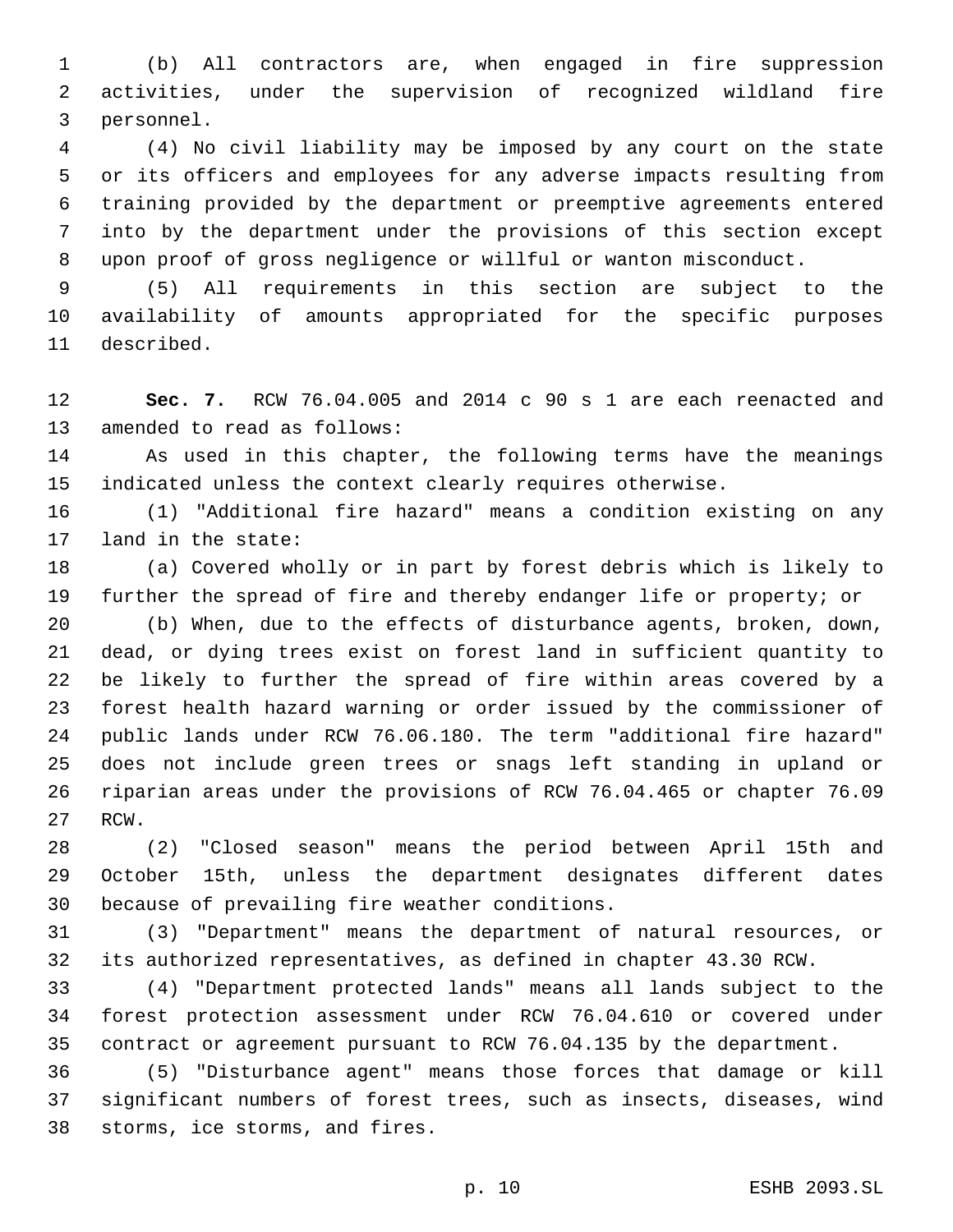(6) "Emergency fire costs" means those costs incurred or approved by the department for emergency forest fire suppression, including the employment of personnel, rental of equipment, and purchase of supplies over and above costs regularly budgeted and provided for nonemergency fire expenses for the biennium in which the costs occur.

 (7) "Exploding target" means a device that is designed or marketed to ignite or explode when struck by firearm ammunition or 8 other projectiles.

 (8) "Forest debris" includes forest slash, chips, and any other vegetative residue resulting from activities on forest land.

 (9) "Forest fire service" includes all wardens, rangers, and other persons employed especially for preventing or fighting forest 13 fires.

 (10) "Forest land" means any unimproved lands which have enough trees, standing or down, or flammable material, to constitute in the judgment of the department, a fire menace to life or property. Sagebrush and grass areas east of the summit of the Cascade mountains may be considered forest lands when such areas are adjacent to or intermingled with areas supporting tree growth. Forest land, for 20 protection purposes, does not include structures.

 (11) "Forest landowner," "owner of forest land," "landowner," or "owner" means the owner or the person in possession of any public or 23 private forest land.

 (12) "Forest material" means forest slash, chips, timber, 25 standing or down, or other vegetation.

 (13) "Incendiary ammunition" means ammunition that is designed to ignite or explode upon impact with or penetration of a target or designed to trace its course in the air with a trail of smoke, 29 chemical incandescence, or fire.

 (14) "Landowner operation" means every activity, and supporting activities, of a forest landowner and the landowner's agents, employees, or independent contractors or permittees in the management and use of forest land subject to the forest protection assessment under RCW 76.04.610 for the primary benefit of the owner. The term includes, but is not limited to, the growing and harvesting of forest products, the development of transportation systems, the utilization of minerals or other natural resources, and the clearing of land. The term does not include recreational and/or residential activities not associated with these enumerated activities.39

p. 11 ESHB 2093.SL